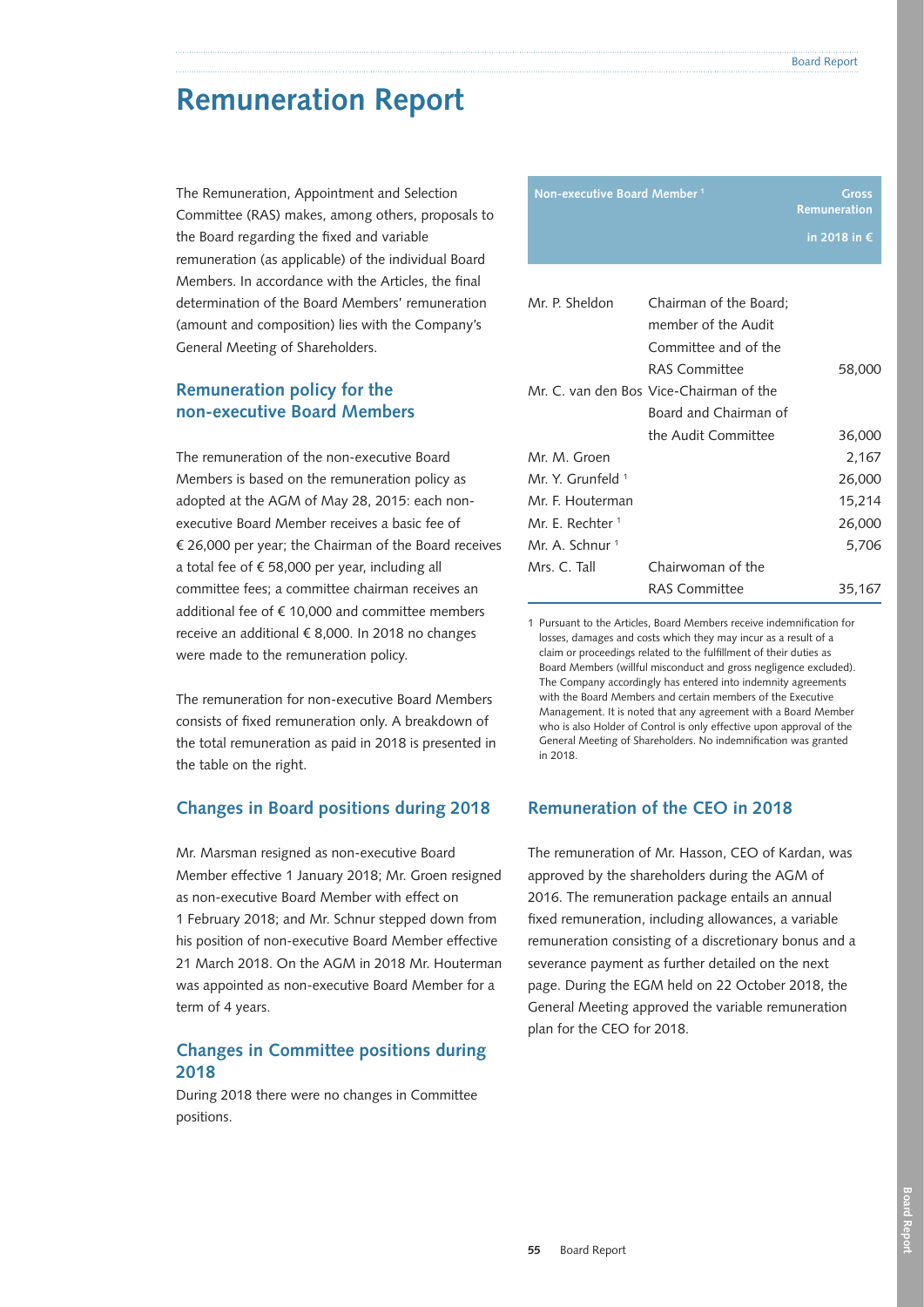#### **Fixed remuneration of the CEO**

The CEO is entitled to receive a fixed monthly remuneration consisting of a salary for management services provided by him in the Netherlands, and a fee for consultancy services primarily in respect of the activities and investments of the Kardan Group, related to its non-Dutch operations. In addition the CEO is entitled to customary social benefits in the Netherlands, car, cellular telephone, etc.

### **Variable remuneration – short term**

The Board may decide to propose to grant the CEO a variable remuneration in the form of a bonus for each calendar year, based on his achievements during the relevant year and taking into account his total remuneration package. A proposal for the variable remuneration for 2018 for the CEO, was submitted to the General Meeting for approval during the EGM held on 22 October 2018. For the year 2018 the Board proposed a bonus of a maximum of € 400,000 conditional upon the divestment of a substantial asset, and the level of the bonus dependent on successful completion, price level and timeline as well as continued employment with Kardan at the time of the bonus payment being due. On 27 March 2019, the Board concluded that the condition for awarding the bonus was not fulfilled, and therefore no bonus was granted for the year 2018.

#### **Severance Payment**

The agreement between Kardan and the CEO can be terminated by either party. Each party has to give a 6 months' notice (the 'Notice Period') of an intention to terminate the agreement. If the CEO gives such notice, at any time, he will only be entitled to receive payment for the period in which he rendered services to the Company during the Notice Period. Should the Board decide that the CEO's services are not required during the entire Notice Period, he would still be entitled to receive the full six months' payment. If the Company initiates the termination, the CEO will be entitled to

receive a full payment during the Notice Period, even if he was requested not to render any services to the Company during the Notice Period.

No severance payment will be due in the event that the Company terminates the CEO's engagement for cause.

### **Total remuneration**

A breakdown of the total costs of the remuneration for the current CEO in 2018 is presented in the following table:

| <b>Element</b>                  | <b>Remuneration in 2018</b> |
|---------------------------------|-----------------------------|
| Base remuneration (including    |                             |
| social benefits and allowances) | € 353,000                   |
| Allowances in kind              | company car/allowance,      |
|                                 | cell phone (costs are       |
|                                 | included in base            |
|                                 | remuneration)               |
| Annual Bonus                    | € -                         |
| Pension                         | included in base            |
|                                 | remuneration                |
| Total                           | € 353,000                   |

#### **Pay-ratio**

In line with the revised Dutch Corporate Governance Code, the internal ratio of the remuneration of directors of the Company and that of a representative reference group needs to be determined. For this ratio, Kardan deems most relevant the total remuneration of the executive Board member (the Base Remuneration as specified in the table above) compared to the total average remuneration of all the employees of Kardan in the Netherlands. For the CEO a ratio of 4 applies, the same as in 2017.